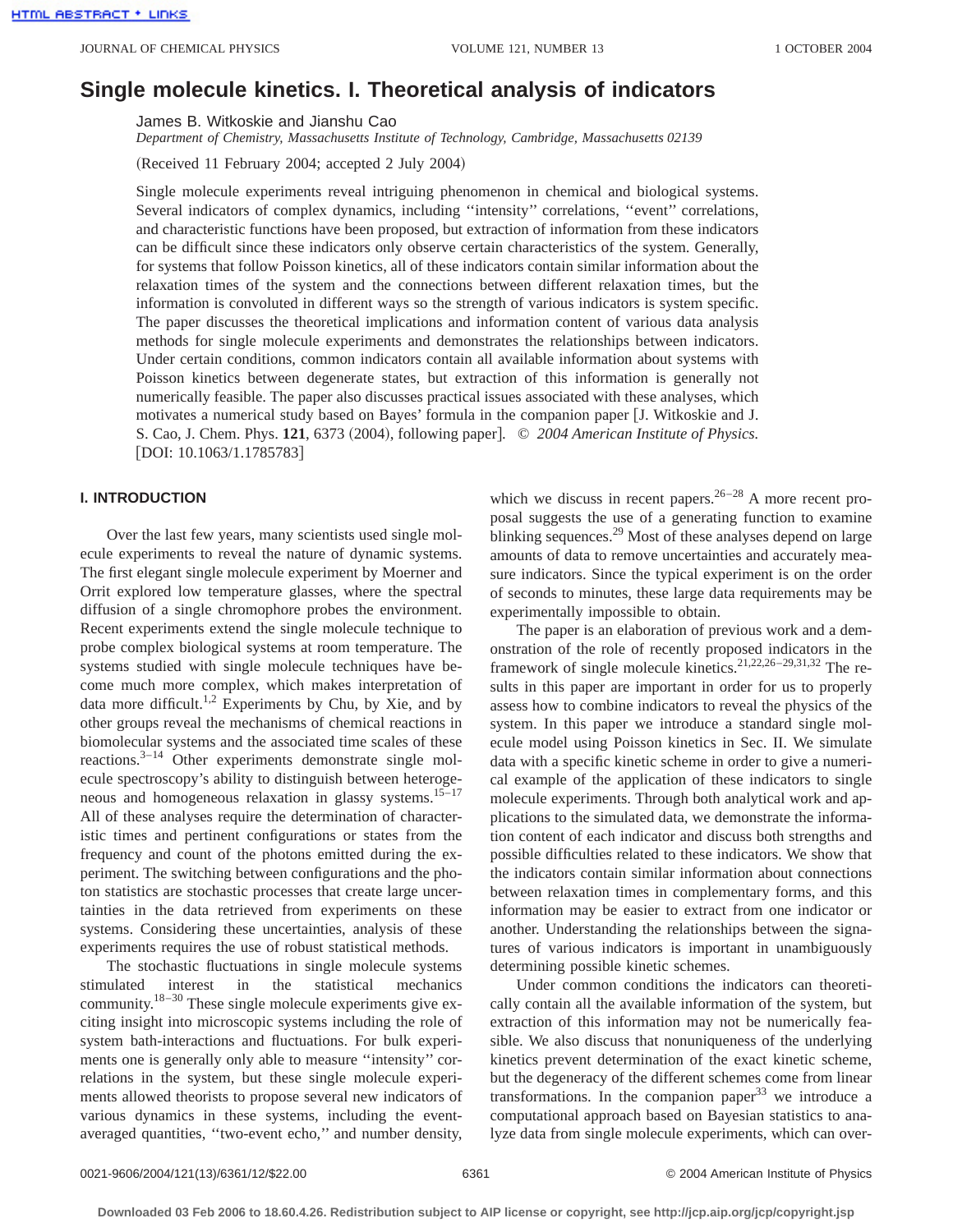

FIG. 1. The telegraph signal with 20% Poisson shot noise for the standard single molecule experiment that we examine in this paper. The molecule is either considered bright with high intensity of photon emission, or dark with low photon intensity. The event correlation function measures the duration of bright events and dark events, labeled  $t<sub>b</sub>$  and  $t<sub>d</sub>$  in the figure.

come the deficiencies in the indicators. This paper along with the companion paper concentrates on combining the insight from indicators with numerical methods to approach single molecule problems.33

After discussing the standard four state Poisson model in Sec. II, including the important role of initial conditions, we will examine the three common indicators, intensity correlation, ''event'' correlation, and characteristic function, in Secs. III, IV, and V, respectively. Our analysis will include discussions of the information about relaxation times and connectivity contained in each indicator. For each indicator, we will also discuss situations where a limited number of moments of each indicator can theoretically contain all available information, but this information does not uniquely determine the kinetic schemes. The paper also examines numerical examples of each indicator, which demonstrates several difficulties with the use of indicators.

## **II. SYSTEM OF INTEREST**

Our analysis will primarily focus on the blinking model that appears extensively in the literature.<sup>20–29,31,32</sup> The model views the single molecule experiment as a stochastic process that switches between two different set of states. A number of states, labeled ''bright,'' emit photons in a laser field, but we cannot distinguish these states from each other. The other states, labeled ''dark,'' do not emit photons and also cannot be distinguished from each other. The resulting signal resembles the telegraph signal demonstrated in Fig. 1, where we are able to see the molecule switch from a bright state to a dark state and vice versa, but we do not know which bright or dark state the system is in.

This simple model does not consider uncertainty in the state of the system, bright or dark, and also neglects restrictions on temporal resolution. One can compensate for these simplifying assumptions, but for many systems the error introduced by these assumptions is minimal. The photon shot noise is instrumental in limiting both our ability to determine



FIG. 2. Possible kinetic schemes. (a) A diagrammatic depiction of the kinetic scheme that we analyze in this paper and the companion paper. (b) and ~c! show two indistinguishable schemes. For example, the probability distribution for a sequence produced from the model in (b) with parameters  $k_{b1}$ =3 s<sup>-1</sup>,  $k_{d1}$ =1 s<sup>-1</sup> and  $\gamma$ =2 s<sup>-1</sup> is indistinguishable from the model in (c) with  $k_{b1} = 6$  s<sup>-1</sup>,  $k_{d1} = (2/5)$  s<sup>-1</sup>,  $k_{b2} = 1$  s<sup>-1</sup>,  $k_{d2} = (3/5)$  s<sup>-1</sup>. These two sets of parameters correspond to cutting different connections in the model in (a), which one would expect to behave qualitatively differently, but this intuition is false.

the state and the temporal resolution. In many of these experiments, the photon emission rate for the bright state is much larger than the dark state background photon emission rate. Our temporal resolution is limited by our ability to collect enough photons in a bin to determine the state of the system. If both the bright state photon emission is much larger than the blinking rates and the difference between the bright and dark state photon emission rates is also much larger than the blinking rates, the binning time can be chosen so that there is little ambiguity in the state or times of transitions. The unambiguous sharp transitions are apparent in the simulation in Fig. 1, where we show a single-molecule trajectory where the bright and dark state lifetimes are 1 s (or other appropriate unit), the bright photon emission rate is 3000 photon/s and the dark emission rate is 500 photon/s. The bin size is 20 ms and the number of photons in each bin is given by a Poisson distribution. These relative rates are reasonable for many single molecule experiments. As can be seen from this trace, the state can be unambiguously assigned and the time resolution is adequate.

This simple kinetic model successfully explains correlations in the length of time spent in bright states in the experiments by Xie.<sup>3</sup> Mathematicians studied similar models related to ion channels.<sup>34,35</sup> Our discussion primarily addresses systems that follow Poisson kinetics,

$$
\dot{\rho} = -\mathbf{K}\rho,\tag{1}
$$

which is a type of hidden Markov chain (HMC). A HMC is a model where the kinetics of state transitions only depend on the current state, but we cannot directly observe the states. We need to infer the states from data, which does not specify the states uniquely or may only have a probabilistic dependence on the current state. Although most of our discussion will address discrete state Poisson kinetics, we can include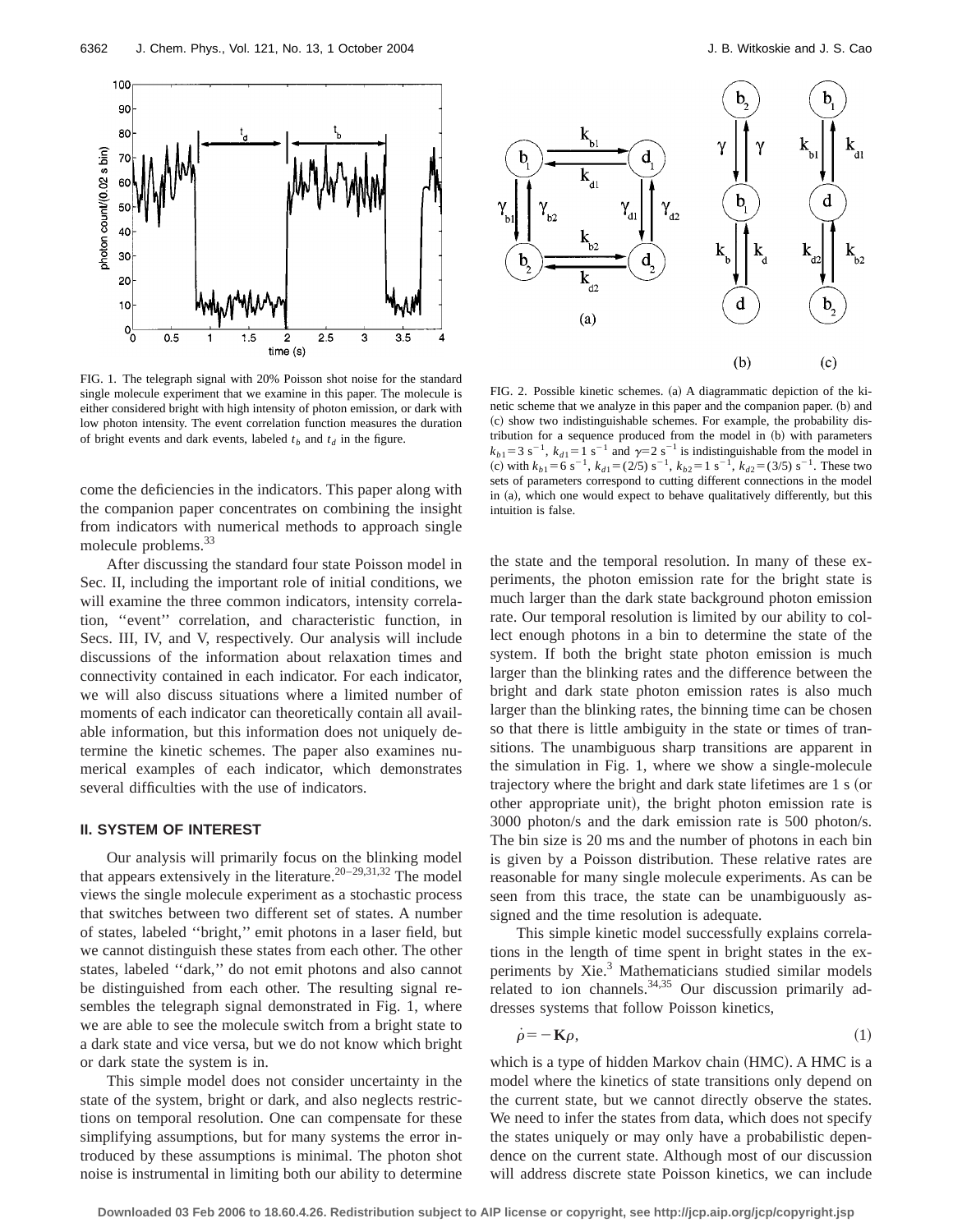the continuous limit to get a diffusion type of equation, like the fluctuating bottle-neck model whose equation is given in Eq.  $(23)$  (also see Refs. 20–29, 31, 32, and 36).

The discrete state HMC can be used to interpret many experiments that fit multiexponential distributions. These models explain dynamic heterogeneity that results in long lived memory effects as we discussed in previous work.<sup>26-28</sup> Determination of this heterogeneity or the time scales of other underlying mechanisms in single molecule experiments requires detailed analysis of data acquired from experiments.

$$
\begin{bmatrix}\n\dot{\rho}_{b1} \\
\dot{\rho}_{b2} \\
\dot{\rho}_{d1} \\
\dot{\rho}_{d2}\n\end{bmatrix} = \begin{bmatrix}\n-(\gamma_{b1} + k_{b1}) & \gamma_{b2} & k_{d1} & 0 \\
\gamma_{b1} & -(\gamma_{b2} + k_{b2}) & 0 & k_{d2} \\
k_{b1} & 0 & -(\gamma_{d1} + k_{d1}) & \gamma_{d2} \\
0 & k_{b2} & \gamma_{d1} & -(\gamma_{d2} + k_{d2})\n\end{bmatrix}
$$

For numerical calculations,  $k_{b1} = 0.75 \text{ s}^{-1}$ ,  $k_{d1} = 0.50 \text{ s}^{-1}$ ,  $k_{b2} = 0.33 \text{ s}^{-1}$ ,  $k_{d2} = 0.22 \text{ s}^{-1}$ , and  $\gamma_{b1} = \gamma_{b2} = \gamma_{d1} = \gamma_{d2}$  $=0.1$  s<sup>-1</sup>. Note that *b*1 is not connected to *d*2 and *b*2 is not connected to *d*1. We break the links between these states to avoid difficulties associated with nonuniqueness discussed in Sec. IV. Except for certain ranges of parameters, the eight parameter model can reproduce the waiting time distribution for the four-state model with more parameters due to the nonuniqueness.34 The numerical values of these kinetic constants are chosen so that the waiting time distribution for both the bright and dark states are obviously not monoexponential, which we could determine from the indicators presented in Secs. III, IV, and V, but the modulation rate between the states does not cause apparent time separation in any of the indicators.

Since many experiments fit the waiting time distributions to a biexponential, this four-state model is a reasonable minimal model for many systems. For the particular constants we simulate, detailed balance holds, i.e., there is a vector  $\rho_{eq}$  such that  $\dot{\rho}_{eq}=0$  and  $k_{ij}(\rho_{eq})_j = k_{ji}(\rho_{eq})_i$ , but we do not need detailed balance or even Poisson kinetics to apply these approaches. In fact, detailed balance violations are generally difficult to determine.<sup>37</sup> The cholesterol oxidase experiment by Xie and the RNA hairpin experiment by  $Chu<sup>3,9,10</sup>$  monitored macromolecule that requires a substrate, which the reaction depletes from the environment. The replenishment of the substrate is a transport process, which is not in equilibrium although the system reaches a steady state. When treated appropriately, the lack of detailed balance will not affect any indicators discussed in this paper or the numerical routine discussed in the companion paper.<sup>33</sup>

From the model system with the specified parameters, we generate a sequence of bright and dark states for 25 molecules with a duration of 300 s, which allows about 150 observed turn-over events per molecule and 7500 pieces of data.33 These data sets are much smaller than the data sets collected in the experiments by  $Xie.<sup>3</sup>$ 

## **A. Simple model**

As a demonstration of the philosophical approach to single molecule problems, we study a simple four-state model in both papers,<sup>33</sup> whose kinetic scheme is outlined in Fig.  $2(a)$ . The model has four states and the interconversion between the states is governed by Poisson kinetics. Two states are bright with labels ''b1'' and ''b2,'' and two states are dark with labels ''d1'' and ''d2.'' The equation for the probability density is given by the simple kinetic equation,

$$
\begin{bmatrix}\n0 \\
k_{d2} \\
\gamma_{d2} \\
(\gamma_{d2} + k_{d2})\n\end{bmatrix}\n\begin{bmatrix}\n\rho_{b1} \\
\rho_{b2} \\
\rho_{d1} \\
\rho_{d2}\n\end{bmatrix}.
$$
\n(2)

#### **B. Matrix notation for Poisson kinetics**

To discuss these HMC more generally we introduce a simple matrix notation for the kinetics of the system. We write the kinetic matrix as three contributions

$$
\Gamma + \mathbf{K} + \mathbf{K}_d = \begin{bmatrix} \Gamma^{(+)} & \mathbf{0} \\ \mathbf{0} & \Gamma^{(--)} \end{bmatrix} + \begin{bmatrix} \mathbf{0} & \mathbf{K}^{(+-)} \\ \mathbf{K}^{(-+)} & \mathbf{0} \end{bmatrix} + \begin{bmatrix} \mathbf{K}^{(++)} & \mathbf{0} \\ \mathbf{0} & \mathbf{K}^{(--)} \end{bmatrix}.
$$
 (3)

We denote the bright state with  $a+sign$  and the dark state with a-sign.  $\mathbf{K}^{(\pm\mp)}$  corresponds to transitions from a dark state to a bright state, or vice versa.  $\mathbf{K}_d^{(\pm \pm)}$  is the decay caused by  $\mathbf{K}^{(\pm\mp)}$ . If probability is preserved then  $(\mathbf{K}_d^{\pm\pm})_{jk}$  $= -\sum_{i} \mathbf{K}_{ij}^{\pm \pm} \delta_{jk}$ . The case of diagonal  $\mathbf{K}^{(+)}$  and  $\mathbf{K}^{(-+)}$  corresponds to the modulated reaction models discussed extensively.<sup>18–29,36,38</sup> The  $\Gamma^{(\pm\pm)}$  matrices correspond to unseen transitions between two bright states or two dark states.

For the four state model, whose kinetic equation is outlined in Eq.  $(2)$ , these matrices are

$$
\mathbf{K}_{d}^{(++)} = -\mathbf{K}^{(-+)} = \begin{bmatrix} -k_{b1} & 0\\ 0 & -k_{b2} \end{bmatrix}, \n\mathbf{K}_{d}^{(--)} = -\mathbf{K}^{(+)} = \begin{bmatrix} -k_{d1} & 0\\ 0 & -k_{d2} \end{bmatrix},
$$
\n(4)

and

$$
\Gamma^{(++)} = \begin{bmatrix} -\gamma_{b1} & \gamma_{b2} \\ \gamma_{b1} & -\gamma_{b2} \end{bmatrix} \quad \Gamma^{(--)} = \begin{bmatrix} -\gamma_{d1} & \gamma_{d2} \\ \gamma_{d1} & -\gamma_{d2} \end{bmatrix}.
$$

The waiting time distribution for the first visible transition into the dark state denoted by *i* given that we started in the bright state  $j$  at  $t=0$  has the Laplace transform  $Q_{ij}^{(-+)}(s) = (\mathbf{K}^{(-+)}[\mathbf{1}s - \mathbf{K}^{(++)} - \mathbf{\Gamma}^{(++)}]^{-1})_{ij}$ . Note that our notation is transposed relative to standard probability notation. A similar expression exists for the dark to bright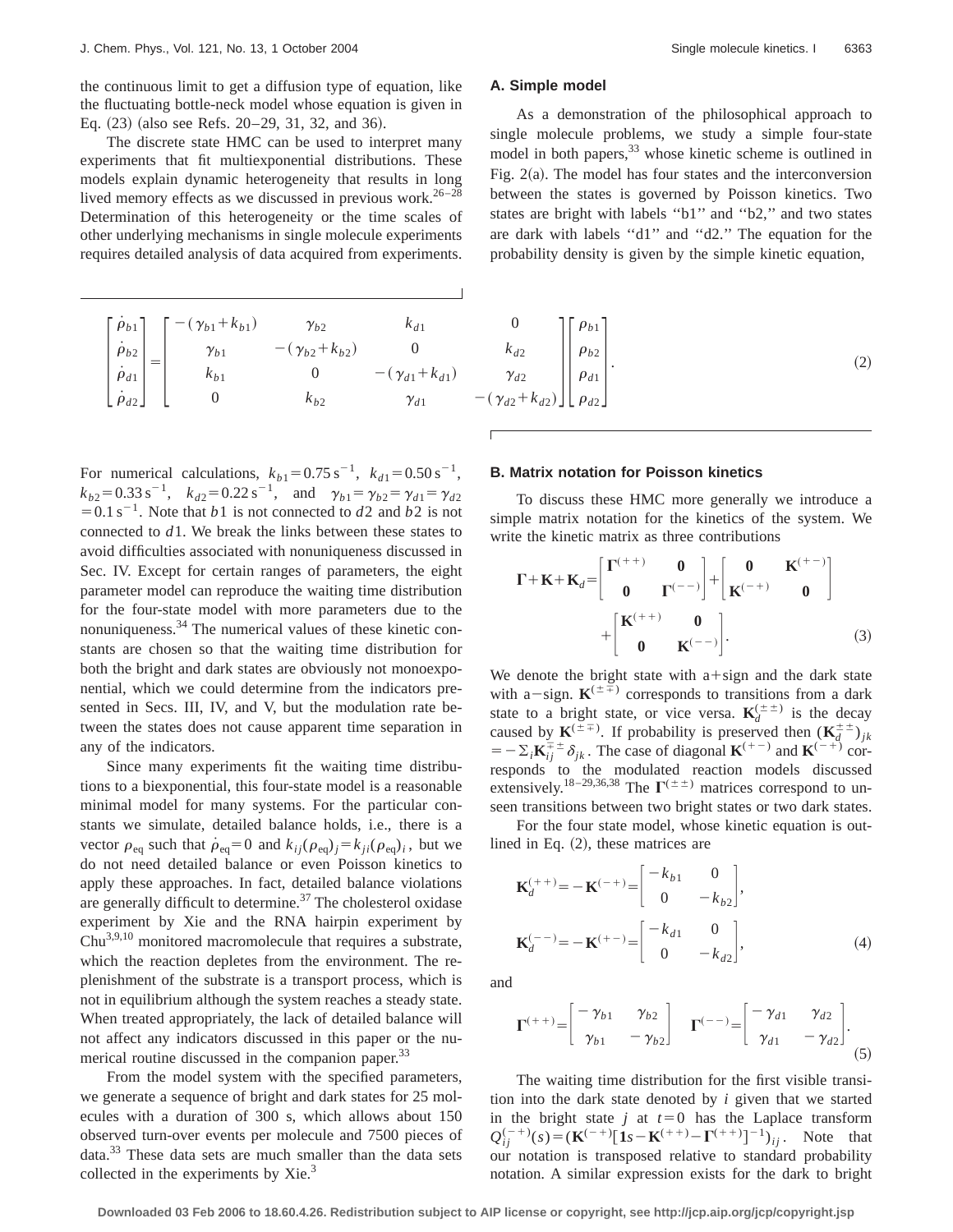transition,  $\mathbf{K}^{(+)}(s) = (\mathbf{K}^{(+)}[\mathbf{1}s - \mathbf{\Gamma}^{(-)} - \mathbf{K}^{(-)}]^{-1})_{ij}.$ Below we will discuss a characteristic function, which requires us to define the combined matrix,

$$
\mathbf{Q} = \begin{bmatrix} 0 & \mathbf{Q}^{(+-)} \\ \mathbf{Q}^{(-+)} & 0 \end{bmatrix} . \tag{6}
$$

From the matrices  $\Gamma$  and **K** or **Q**, all observables of the system can be determined, but we want to determine the properties of the matrix from the observables, which is a nontrivial inversion problem.

## **C. Equilibrium distribution**

For various indicators the initial condition plays a pivotal role in determining the strength and clarity of various signatures. Since the system has Poisson kinetics, it has a well-defined steady state distribution, which for convenience we will call the equilibrium distribution  $\rho_{eq}$  even if detailed balance does not hold. Generally,  $\rho_{eq}$  will not be the initial condition of our calculations since we select certain configurations to start our measurement. For the intensity correlation discussed below, we start monitoring the system at an arbitrary time, but we only consider configurations that are in a specific state, bright or dark at that time. For this scenario, the initial condition is trivially  $\delta^{(\pm)}\rho_{\text{eq}}/|\delta^{(\pm)}\rho_{\text{eq}}|$ , where

$$
\delta^{(+)} = \begin{bmatrix} 1 & 0 \\ 0 & 0 \end{bmatrix}, \quad \delta^{(-)} = \begin{bmatrix} 0 & 0 \\ 0 & 1 \end{bmatrix}, \tag{7}
$$

and  $|\delta^{(\pm)}\rho_{\text{eq}}| = \sum_i(\delta^{(\pm)}\rho_{\text{eq}})_i$ . For the event correlation function, we start the observation times after an observable transition. If we start from an observed transition from the dark state to the bright state and average over all observed transitions, the initial condition is  $\rho_{\rm ic}$  $=$ **K**<sup>(+-)</sup> $\delta$ <sup>(-)</sup> $\rho_{eq}$ /|**K**<sup>(+-)</sup> $\delta$ <sup>(-)</sup> $\rho_{eq}$ , which is the stationary flux introduced previously.<sup>26-28</sup> A similar expression exists for starting measurements on a bright to dark transition. Generally, this initial condition is not as strongly influenced by long time correlations as the intensity correlation since long bright or dark periods do not have as large of a contribution to the initial condition as they do for the intensity correlation initial condition.<sup>39</sup> It is important to note that we must average over all observed transitions. This stationary flux initial condition is adequate if the duration of a bright or dark period in the molecular trajectory is shorter than the experimental measurement times so that many measurements can be made on the same time sequence. If this is not the case, the initial condition must be modified accordingly.

#### **III. INTENSITY CORRELATION**

As discussed in Sec. II, the need to determine the time scales of the underlying conformational dynamics of these experiments motivated many authors, including our previous work, to propose various indicators. As a result, the recent literature contains extensive references to these binary ''bright-dark'' systems.21,22,26–28,36 The popular indicators measure correlations in the state of the system or analyze blinking between the bright and dark states. Below we will discuss three major approaches to interpreting single molecule experiments with binary—''bright-dark'' informations, which we refer to as intensity correlations, event correlations (see Sec. IV), and characteristic functions (see Sec. V).<sup>21,22,26-29,36</sup>

The intensity correlation approach measures the probability of being in the bright or dark state at multiple times. $26-28$  This correlation function requires the existence of two sets of distinguishable states. Unlike some quantities discussed below, this correlation function cannot be applied to single photon statistics since single photons do not have a well defined duration. The time scales of the correlation functions determine the relaxation of the system to the equilibrium distribution from the initial state, but does not contain the time scales for time spent in the bright or dark manifold. The one-time ''bright-bright'' intensity correlation function measures the joint probability of being in the bright state at  $t=0$  and at  $t$ . The general expression for a Poisson kinetic process is

$$
C_{\pm} \dots \pm (t_1, \dots, t_n)
$$
  
=  $\mathbf{1}^T \Biggl\{ \prod_n \delta^{(\pm)} e^{-(\Gamma + \mathbf{K} + \mathbf{K}_d)(t_i - t_{i-1})} \Biggr\} \frac{\delta^{(\pm)} \rho_{\text{eq}}}{|\delta^{(\pm)} \rho_{\text{eq}}|},$  (8)

where the matrices are time ordered. The  $\mathbf{1}^T$  is a unit row vector that denotes a sum over the remaining components and the resulting quantity is a scalar. The bright-bright correlation function measures the eigenvalues that correspond to the relaxation of the system from the nonequilibrium initial condition of being in the bright state at  $t=0$ . The matrix that governs this relaxation is  $\mathbf{\Gamma} + \mathbf{K} + \mathbf{K}_d$ .

If the eigenvalues of the matrix  $\mathbf{\Gamma} + \mathbf{K} + \mathbf{K}_d$  are unique, the two time correlation functions  $C_{\pm\pm\pm}(t_1,t_2)$  contain all of the available information about the other correlation functions through a decomposition of the correlation function into a sum of multiexponentials,

$$
C_{\pm}...{\pm}(t_1,...,t_n) = \sum_{i_1,...,i_n} a^{\pm}_{\pm i_1,...,\pm i_n} \prod_{m=1}^n e^{\lambda_{i_m}(t_i - t_{i-1})},
$$
\n(9)

where we can then relate the coefficients  $a_{\pm i_1,\dots,\pm i_n}^{\pm}$  to each other. As a result, we can determine all of the available information about the system from accurate two time measurements.40 For completeness, we outline the proof in Appendix A. We use the term all available information because different kinetic schemes can result in the same waiting time distributions and therefore produce the same sequence, although from a given kinetic matrix the waiting time distributions are uniquely determined.<sup>34</sup> We present an example of this nonuniqueness in Sec. IV.

Although one can theoretically extract information on the duration of time spent in the bright or dark manifold by measuring an infinite number of multitime correlations, it is not practically feasible. The approach also has a difficulty when one set of states is short lived and the system is almost always bright or dark since the correlations stay near the base line. One must simultaneously solve all of the eigenvalues at once, whereas the event correlation methods that we will discuss in Sec. IV below separates the bright and dark pro-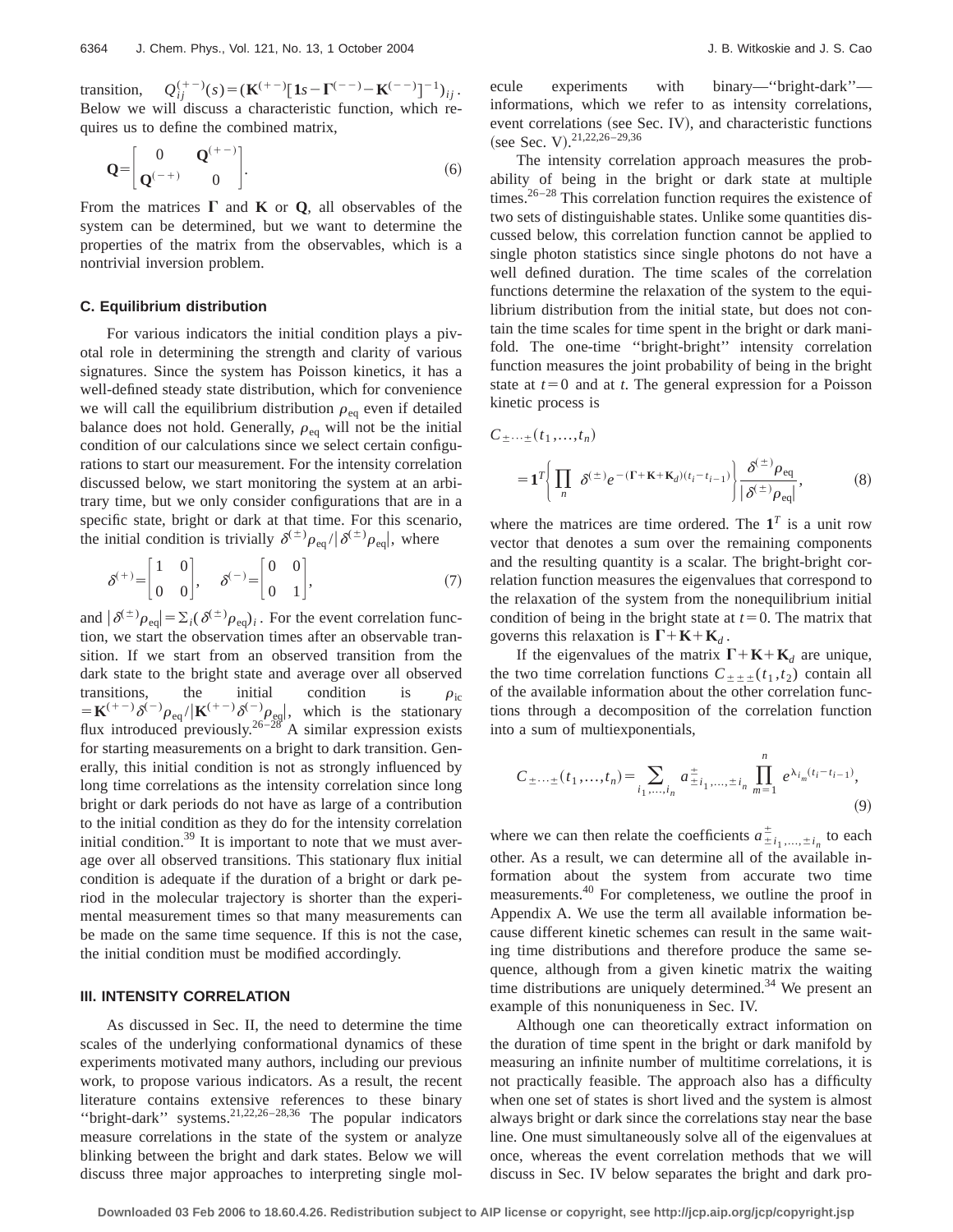

FIG. 3. Memory in the correlation function generated from the sequences of  $25$  molecules with kinetic scheme discussed in Sec. II. (a) shows the singletime bright-bright correlation function  $C_{++}(t)$  measured from the simulation vs the exact solution for the model. As can be seen, the data is not sufficient for the determination of weak features. (b) shows a contour plot of the two-time bright-bright-bright correlation function  $C_{+++}(t_1,t_2)$ . (c) shows the deviation of  $C_{+++}(t,t)$  from  $C_{++}(t)^2$ . The deviations coincide with deviations of the simulation data from the exact correlation function and cannot be considered an indication of memory. These deviations are less than 1% of the normalized correlation function and well within the range of noise. (d) shows a two dimensional plot of  $C_{+++}(t_1,t_2)$  $-C_{++}(t_1)C_{++}(t_2)$ , which shows the scale of the noise in the system. Once again, the largest deviations are less than 1% of the maximum height of the correlation functions.

cesses. The intensity correlation function does not contain any readily observable signatures of conformational dynamics.26–28 Another difficulty with this approach is the need to accurately calculate the correlation function for a wide range of times and for multiple times, since the intensity correlation relaxation time scale will generally be larger than the duration of events. The intensity correlation function does not probe individual elements of  $\Gamma$ , **K**, and **K**<sub>*d*</sub>, only the total matrix, so that determination of the kinetics is more difficult than the event correlation.

## **A. Numerical example**

The deviations of the population from the equilibrium distribution by knowing that the system is in the bright or the dark state at a given time are smaller than knowing that the system made a transitions from bright to dark or vice versa at that time. As a result, the signatures of memory can be weak. The weak signatures are made apparent in Fig. 3. The figure compares the two time ''bright-bright-bright'' correlation function to the predictions for a single time correlation function,  $C_{+++}(t_1,t_2) - C_{++}(t_1)C_{++}(t_2)$ , for the model system discussed in Sec. II. The correlation function was calculated with a sliding time window from 25 molecular trajectories. The maximum deviations in the correlation function are around 1% relative to the steady state value of the correlation function. This deviation is of the same order as the deviations of the correlation function calculated from the data relative to the exact calculation, and because of correlations in the fluctuations and the high redundancy in the sliding window, the deviations appear to be systematic.

The deviations can be seen in Fig.  $3(a)$ , which compares the bright-bright correlation function  $C_{++}(t)$  determined from the data with the model prediction. The two-time correlation function  $C_{+++}(t_1,t_2)$  shown in Fig. 3(b) does not have any obvious features that represent memory. Figure  $3(c)$ compares the values of  $C_{+++}$  for  $t_1 = t_2$  with the square of the single-time correlation function. The deviations between the two correlation functions coincide with deviations presented in Fig.  $3(a)$ , which indicates that it is probably a data artifact. Figure  $3(d)$  shows a contour plot of the deviations for  $0 \lt t_1$ ,  $t_2 \lt 10$ . The maximum deviations are around 1% of the total magnitude of the function and may not indicate any memory effects considering the data's deviations from the exact correlation function. These difficulties make it almost impossible to determine the coefficients of the decomposition of the intensity correlations  $a_{ij}$  above, but suggest that other methods of determining the presence of memory are necessary. One should also note that the deviations do not give a clear signature of a specific kinetic motif since the deviations occur at short time which makes determination of specific features difficult.

## **IV. EVENT CORRELATION**

The event correlation approach determines the statistics of events. An event is the duration of a bright or dark period. In other words, the start of a bright event is the time when the molecule makes a transition from dark to bright. The event ends when the molecule turns dark again. The definitions of time of events are demonstrated in Fig. 1. We can easily generalize these definitions to photon statistics, where the events are the arrival times of individual photons so the times of events are the times separating photons. The time scales extracted from the measurements pertain to the duration of events and not the overall relaxation measured by the intensity correlation approach. One determines the correlations in the length of duration of multiple events, such as two bright events separated by one dark event, or separated by two dark and one bright event, etc. The most important indicator of the event correlation family is a bright event versus an adjacent dark event. This quantity is the strongest, but also the most important for cases where we can determine all available information. Previous work concentrated on two bright events separated by a single dark event, but these measurements are not as strong and cannot be simply inverted even when the eigenvalues are distinct.<sup>26-28</sup> The approach contains possible flags to infer non-Poisson or nonrenewal behavior, but these flags also require a large amount of data to see them. One of these flags is the ''two-event echo,'' which shows a rise in the two-event bright-bright duration probability density function compared to the predictions of uncorrelated behavior for  $t_1 \approx t_2 \gg \tau$ , where  $t_i$  is the duration time of an event and  $\tau$  is a characteristic time of the system. The position and height of the echo is a measure of the memory of the system. $26-28$ 

The *n*-event probability density function, which we will call the *n*-event correlation function, directly specifies the probability of the path of the system. The correlation or any other quantity is a sum over all possible paths so the event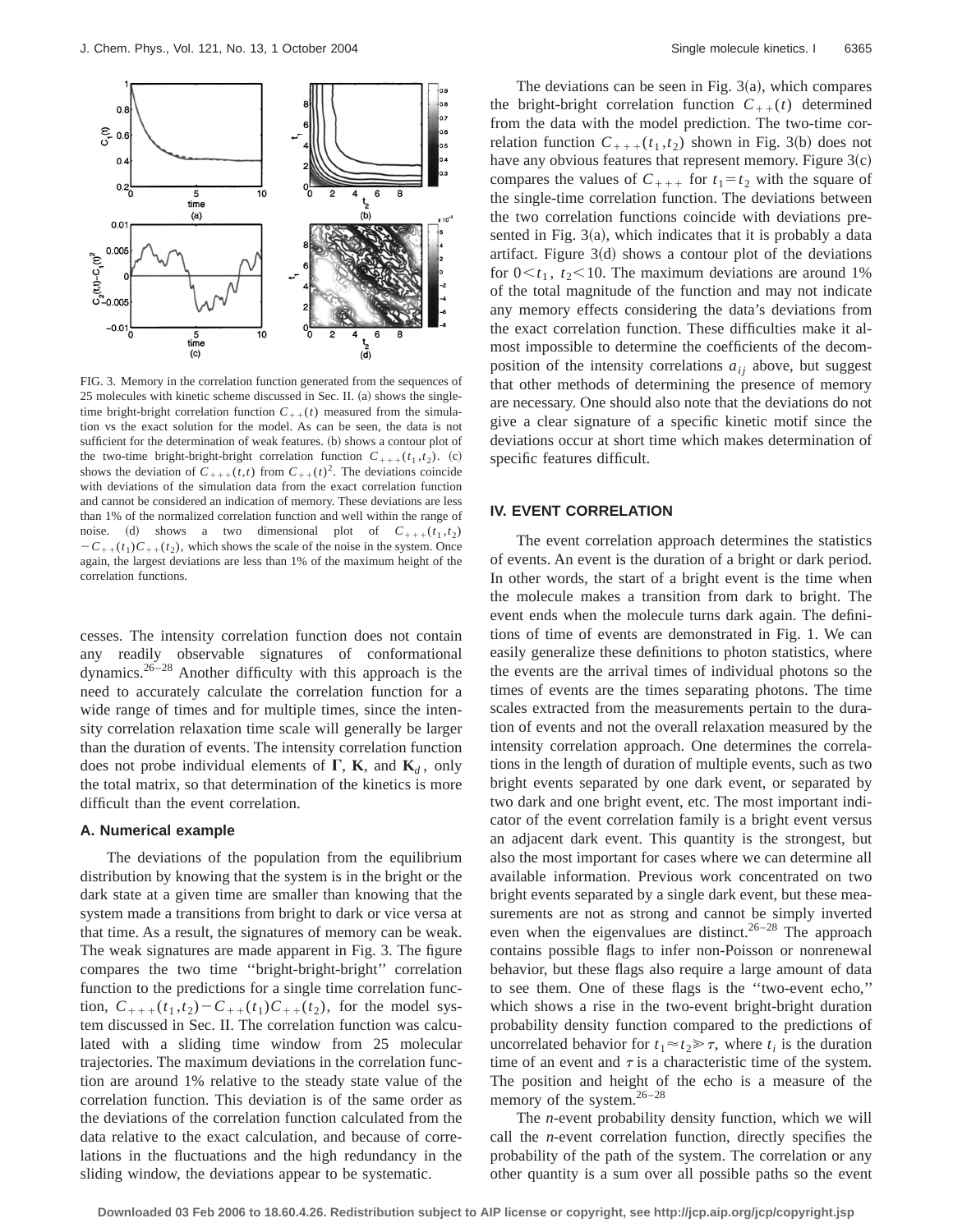correlation is in many ways the basis of all other measurements. The probability density for the 1st *n* transitions is

$$
P(t_1,...,t_n) = 1^T \left[ \prod_{i=1}^n \mathbf{K} e^{(\mathbf{K}_d + \mathbf{\Gamma})(t_i - t_{i-1})} \right] \rho_{ic}^{(\pm)}.
$$
 (10)

The initial condition  $\rho_{ic}^{(\pm)}$  is chosen because the measurements start at a transition and one averages over all of the possible starting transitions. The superscript that appears in the initial condition is to specify the initially observed state. As has been pointed out by Verbeek and Orrit, the single event probability does not contain any information about the overall relaxation of the system. In order to extract meaningful information about conformational kinetics, multiple time event densities are required, whereas the single-time correlation function contains some information about conformational kinetics.<sup>26–28</sup> As discussed in Sec. II, event densities can be sensitive to photon shot noise, which can cause uncertainty in the state of the molecule, and data binning, which can cause uncertainty in the time of transitions, if the photon emission rate is not high enough.

Similar to the two-time intensity correlation function, when the matrices  $\Gamma^{(\pm\pm)} + \mathbf{K}_d^{\pm\pm}$  have distinct eigenvalues, the two-event correlation function contains all of the available information about the Poisson process. The derivation follows the results in Appendix A with some redefinitions of various quantities and is also outlined by Fredkin and Rice.<sup>40</sup> It is important to note that the eigenvalues for the decay constants will be determined by the submatrices  $\mathbf{K}_d^{(+)}$  $+\Gamma^{(++)}$  and  $\mathbf{K}_{d}^{(--)}$  +  $\Gamma^{(--)}$  instead of the complete matrix  $\mathbf{K}_d + \mathbf{\Gamma} + \mathbf{K}$  and the coupling between the exponential decays for the two different times will be determined by the matrices  $K^{(+)}$  and  $K^{(+)}$  instead of  $\delta^{(\pm)}$ , so one can separate the contributions from  $\mathbf{K}^{(\pm \mp)}$  and  $\mathbf{\Gamma}^{(\pm \pm)}$  +  $\mathbf{K}_d^{\pm \pm}$ .

The result implies that there is no additional information in higher densities, but the analysis of the two-event correlation function requires binning small amounts of data into a multidimensional array. Since the probability of falling into a specific bin is a Bernoulli variable, statistical fluctuations in the number of events that fall into a bin can affect determination of these relaxation times. One method of avoiding the binning difficulty is the calculation of the covariance of the times of two events. Although this calculation can indicate a correlation between adjacent events, one loses much of the information contained in the density since the covariance is an averaged quantity.

#### **A. Event correlations and nonuniqueness**

The "*n*-event" density function can be rewritten in a revealing form

$$
P(t_1, ..., t_n) = 1^T \left[ \prod_{i=1}^n \mathbf{K} e^{(\mathbf{K}_d + \mathbf{\Gamma})(t_i - t_{i-1})} \right] \rho_{ic}
$$
  
=  $q^T \left[ \prod_{i=1}^n \mathbf{S}^{-1} \mathbf{K} \mathbf{S} e^{-\mathbf{\Lambda}(t_i - t_{i-1})} \right] p,$  (11)

where **S** is the similarity transform that diagonalizes  $\mathbf{K}_d + \mathbf{\Gamma}$ and  $\Lambda$  are the corresponding eigenvalues. The vectors,  $p$ 

 $S^{-1}\rho_{\text{in}}$  and  $q^T=1$ <sup>T</sup>**S**, result from the similarity transform. We assume  $\Lambda$  is diagonal because having an algebraic multiplicity greater than 1 usually requires additional constraints. This form demonstrates a lack of uniqueness since any system with the same eigenvalues, the same matrix  $S^{-1}KS$ , and the same vectors  $q<sup>T</sup>$  and p give the same probability distribution for multiple time events. $34$  In other words, since the density is restricted to probe along the vectors  $p$  and  $q<sup>T</sup>$ complete information about the underlying matrix is lost even if we can determine all of the higher order correlations or event densities, but the different models are related through a linear transformation.

A simple example of two indistinguishable kinetic schemes is presented in Figs.  $2(b)$  and  $2(c)$ . These are threestate models with two bright and one dark state. We can map the three-state model into a model with one bright state and one dark state with multiexponential waiting times for the duration of each state. Processes with one bright state and one dark state with possibly non-mono-exponential waiting times are known as alternating renewal processes. If we set  $k_{b1} = 3 \text{ s}^{-1}$ ,  $k_{d1} = 1 \text{ s}^{-1}$ ,  $k_{b2} = k_{d2} = 0 \text{ s}^{-1}$ ,  $\gamma = 2 \text{ s}^{-1}$ , the bright state waiting time distribution with dimensionless time is  $(2/5)6e^{-6t} + (3/5)e^{-t}$ . The dark state waiting time is a simple Poisson process  $e^{-t}$ . The model in Fig. 2(c) can achieve the same waiting-time distribution with the parameters  $k_{b1} = 6 \text{ s}^{-1}$ ,  $k_{d1} = (2/5) \text{ s}^{-1}$ ,  $k_{b2} = 1 \text{ s}^{-1}$ ,  $k_{d2}$  $=(3/5)$  s<sup>-1</sup>. These models have different connections, but the ambiguity about the underlying kinetic scheme cannot be resolved.

#### **B. Numerical example**

The advantages of the event correlation over the other measurements mainly stem from its separation of the bright and dark events and the separation of  $K_d + \Gamma$ , which determines the eigenvalues, and **K** which determines the connectivity. The event correlation is the best indicator in many respects. As shown in Figs.  $4(a)$  and  $4(b)$ , we are able to easily fit the waiting time distribution generated by 25 molecules to a biexponential form. This biexponential form gives us the number of states in both the bright and dark manifolds and also restricts the range of eigenvalues. A log plot of the binned data is not obviously biexponential, but it is obviously not monoexponential, which would justify performing a numerical fit to the biexponential, which is quite good.

The deviations of the two-event correlation versus the prediction from single waiting time distributions,  $P(t_1, t_2)$  $-P(t_1)P(t_2)$ , are on the order of 2%, which is stronger than the correlation function and the echo at later times indicates conformational dynamics. It is important to note that Fig. 4, presents the adjacent ''bright-dark event'' correlations. The ''bright-bright event'' correlations has weaker memory effects and cannot be used in the analysis for system with distinct eigenvalues since one needs to know about the dark state to determine the connectivity. For the four-state model, one only needs to fit the data to a biexponential, versus a triexponential and a constant for the correlation functions.

**Downloaded 03 Feb 2006 to 18.60.4.26. Redistribution subject to AIP license or copyright, see http://jcp.aip.org/jcp/copyright.jsp**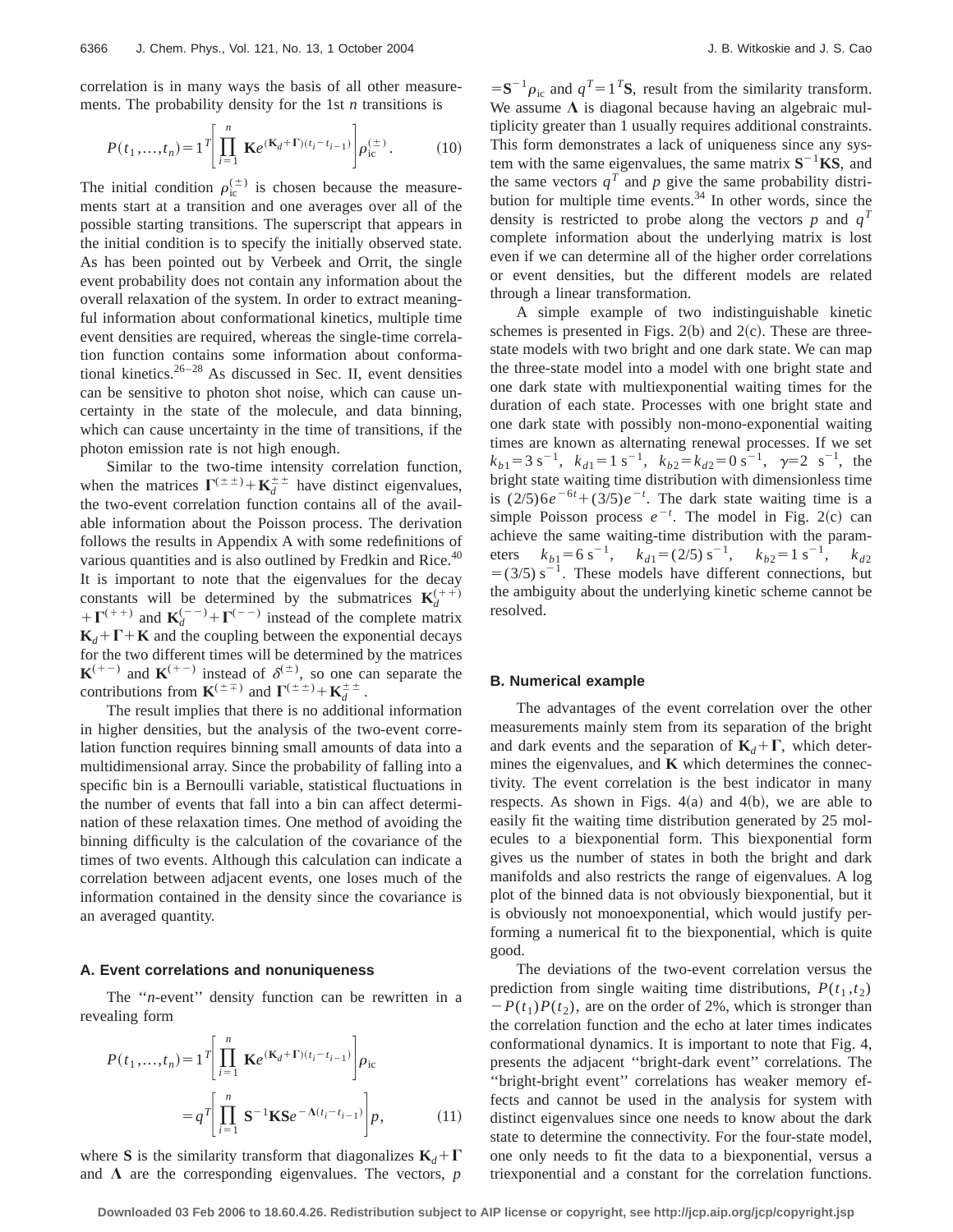

FIG. 4. Event density generated from data of 25 molecules. (a) shows the bright waiting time distribution measured from the data for 25 molecules vs the predictions. (b) shows the dark waiting time distribution measured from 25 molecules vs predictions. (c) Shows the error of the two-time bright-dark density vs the predictions of uncorrelated behavior,  $\Delta P_{\text{on/off}}(t_1, t_2)$  $= P_{\text{on/off}}(t_1, t_2) - P_{\text{on}}(t_1) P_{\text{off}}(t_2)$ . (d) shows two slices of (c),  $t_2 = 0$  ( $\square$ ) and  $t_2 = t_1$ , (O).

The reduction in the number of fits also makes use of the event quantities more feasible.

#### **V. CHARACTERISTIC FUNCTION**

In this section we examine a recently proposed indicator, the characteristic function, and the related moments that we previously referred to as ''number densities''.21,22,26–29,36 The characteristic function and related moments have an extensive history although suggestions of introducing them into the field of single molecules is fairly recent.<sup>21,22,28,29,36</sup> The ''characteristic function'' approach examines the probability of observing *n* transitions from bright to dark or vice versa in a period of time  $P(n,t)$ .<sup>29</sup> One classic indicator derived from the characteristic function is the Mandel Q parameter that measures deviations from a Poisson process,

$$
\frac{\langle n^2(t)\rangle - \langle n(t)\rangle^2}{\langle n(t)\rangle} - 1,\tag{12}
$$

where  $\langle n^i(t) \rangle = \sum_n n^i P(n,t)$  is the expectation of the number of events. Wang and Wolynes and Silbey and co-workers also discuss using moments in several single molecule experiments.<sup>30,38</sup> One attractive property of the characteristic function indicators is that the large amounts of information can be carried in quantities measured at a single time. The binning with respect to the number of observed events is more natural than binning time. Often one measures moments or number densities, which resemble the use of correlations and avoids binning. These properties help us avoid problems associated with binning our data in multidimensional arrays.

If there is a visible transition into state *j* at  $t=0$ , the probability of observing *n* more transitions by time *t* is given by

$$
P(n,t|j,t=0) = \sum_{i,k} \left[ \int_t^\infty dt Q_{ik}(t) \right] * [\mathbf{Q}^{*n}(t)]_{k,j}.
$$
 (13)

In this expression, **Q** is the matrix defined in Eq. 6, \* is the convolution operator, and \**n* denotes *n* convolutions of the same term. The  $Q(t)$ <sup>\**n*</sup> term represents the probability of making *n* transitions before time *t*, and the  $\left[\int_t^{\infty} dt Q_{ik}(t)\right]$ term represents the probability of not making the next transition. The expression in the Laplace domain is given by

$$
P(n,s|j,t=0) = 1 \left[ \frac{1 - \mathbf{Q}(s)}{s} \right] [\mathbf{Q}^n(s)]. \tag{14}
$$

The above equation is valid for any waiting time distributions, not just Poisson kinetics. The formalism can be easily applied to photons statistics, where a transition corresponds to a detected photon. Since we do not know the original or final state we must introduce the initial distribution and sum over the initial states. As will be discussed below the best initial condition starts from a switching event, switching from bright to dark or vice versa, since this initial condition allows simple analysis to determine if the process is the results of single waiting-time distributions. Supplemented with an initial condition  $\rho_{ic}^{(\pm)}$ , the probability of observing *n* transitions in a HMC with bright and dark states becomes

$$
P(n,s|\text{ic}) = 1^T [\mathbf{1}s - \mathbf{\Gamma} - \mathbf{K}_d]^{-1} (\mathbf{K} [\mathbf{1}s - \mathbf{\Gamma} - \mathbf{K}_d]^{-1})^n \rho_{\text{ic}}.
$$
\n(15)

The characteristic function for the number of events,  $n \rightarrow \zeta$ , as a function of the Laplace variable  $t \rightarrow s$  is

$$
G(\zeta, s | i c) = \sum_{n} P(n, s | i c) e^{i n \zeta}
$$

$$
= 1^{T} [\mathbf{1} s - \mathbf{\Gamma} - \mathbf{K}_{d} - e^{i \zeta} \mathbf{K}]^{-1} \rho_{i c}.
$$
(16)

This characteristic function comes from the discrete Fourier transform, which can be easily related to the generating function by Brown (a *Z* transform) through analytic continuation.29 For numerical applications the discrete Fourier transform has better software support and the general approach to inverting a *Z* transform is by evaluating it on the unit circle, in which case it becomes the discrete Fourier transform.

#### **A. Moments of the characteristic function**

As with many functions, the Fourier or Laplace transforms generally do not give good insight into the probability function. Because of this difficulty, the most convenient and informative procedure for analyzing a characteristic function will come from the moments. If there is one state with arbitrary waiting-time distribution  $Q(s)$  and we see the transitions from the state back into itself, an intermittent blink discussed in Refs. 26 and 27, we have complete information by only knowing the expected number of blinks as a function of time. This scenario also applies to photon counting statistics, where the blinks are emitted photons. For photon statistics, the photon emission rates from the system will be lower than the bright-dark kinetics. As a result the background photon detection rate becomes important. For a Poisson kinetics with Poisson background, the kinetic rates in  $\mathbf{K}_d$  need to be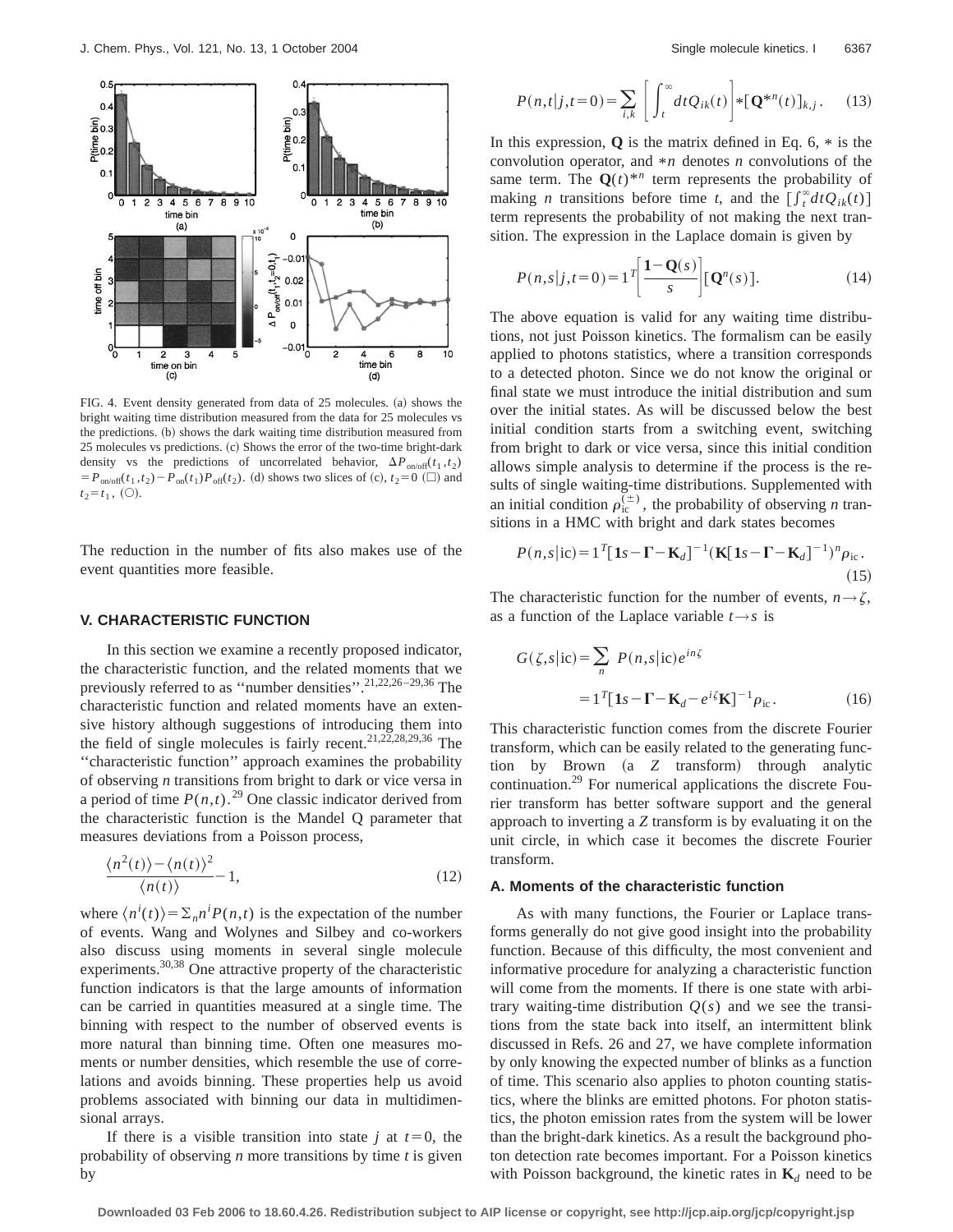increased by the background rate and the emission from the background will correspond to a visible transition back into the same state. For a single state, the first moment is known as the renewal function and it is related to the waiting-time distribution by the renewal theorem,

$$
Q(s) = s\langle n(s)\rangle/(1 + s\langle n(s)\rangle),\tag{17}
$$

where  $\langle n(s) \rangle$  is the Laplace transform of the expected number of events,  $\langle n(t) \rangle = \sum_{n} P(n,t)$ , whose derivative is the number density that we discussed previously.<sup>26</sup> The relation is only valid if the process starts from a blink. If the process does not start from a blink, i.e., arbitrary start time, the expected number of blinks grows linearly in time and the relation is lost,  $\langle n(t) \rangle = t/\tau$ , where  $\tau$  is the average time between events, and any memory effects are contained in the higher moments, which are difficult to measure. This analysis can be extended to processes with one bright and one dark state if one measures the expected number of transitions initially starting from a bright to dark transition and then measures the expected number of transitions initially starting from a dark to bright transition, one can deduce both the bright and dark waiting-time distributions, in Laplace space. Systems that have only a single bright and single dark state, can be described by two waiting-time distributions and are known as alternating renewal processes. Systems with a single waiting times for both bright and dark states have a simple memory. The system remembers how long it has been in a particular state, but does not know the path that it took to get there.

#### **B. Deviations from simple memory**

The characteristic function also contains information about the nonrenewal nature of the process. For a process with a single waiting-time distribution (renewal process),

$$
\sum_{n} n^{2} P(n,s) = \langle n^{2}(s) \rangle = \langle n(s) \rangle + 2s \langle n(s) \rangle^{2}, \quad (18)
$$

and deviations from this relation imply more complex memory effects. Similar relationships can be derived for an alternating renewal process, supplemented with the appropriate initial conditions.

For the case of intermittent blinks discussed in Refs. 26 and  $27$ , the inverse Laplace of transform of Eq.  $(18)$  suggests a simple indicator

$$
I(t) = \frac{\langle n^2(t) \rangle - \langle n(s) \rangle - 2 \int d\tau \langle n(t-\tau) \rangle \partial_t \langle n(\tau) \rangle}{\langle n(t) \rangle}.
$$
 (19)

For long times  $\langle n(t) \rangle \approx \mu t + b$ , where  $\mu$  is the average waiting time and *b* is an off set caused by the non-Poisson nature of the system. In the long time limit, the indicator function behaves as

$$
I(t) \rightarrow \frac{\langle n^2(t) \rangle - \mu^2 t^2 - 4\mu bt - \mu t}{\mu t}.
$$
 (20)

Note that for a Poisson process,  $b=0$  and we recover the Mandel *Q* parameter.

# **C. Long lived correlations and the moments of the characteristic function**

To give insight into the memory effects captured by these indicators, we consider a simple example with long lived bright states and intermittent dark states. The transition matrix **Q** is given by

$$
\mathbf{Q}(s) = \begin{bmatrix} 1-p & p \\ p & 1-p \end{bmatrix} \begin{bmatrix} \frac{1}{1+s} & 0 \\ 0 & \frac{2}{2+s} \end{bmatrix},
$$
(21)

and in the limit as  $t \rightarrow \infty$  the indicator approaches  $\lim_{t\to\infty} \frac{\langle n(t) \rangle I(t)}{1/8p}$  [(1/*p*-2)]. For *p*=0, the indicator is infinite since the memory is infinite. For  $p=1/2$  there is no memory of the previous transition and the indicator is zero, but the process is not Poisson. This is a simple renewal process (single waiting-time distribution) with biexponential waiting time. The renewal indicator becomes negative for *p*  $>1/2$  because the system prefers to flip-flop between states and a fast transition is followed by a slow one, i.e., anticorrelated steps. The anticorrelation is a sign of a break down of detailed balance resulting in circulation through the configurations. The important observation is that the indicator is based on first and second cumulants, which are easy to measure. Comparisons of higher order cumulants of  $P(n,t)$  are not as easily measured, and it is difficult to extract meaningful information from these higher cumulants.

In these long persistence situations, large deviations from a normal distribution for intermediate times are possible.<sup>21,22,29,36</sup> For our example with  $p \approx 0$  at intermediate times, one observes a superposition of two normal distributions. Although the two-event measurements contain some of this information, the information may not be as explicit if the two exponents are comparable  $k_1 \approx k_2$ , but *p* is still small.

# **D. Moments of a Poisson process and the extraction of kinetic schemes**

From Eq.  $(16)$  for the HMC, the expected number of blinks (also know as renewals) can be written as

$$
\langle n(s) \rangle = \frac{1}{s} \mathbf{1}^T \mathbf{K} [\mathbf{1} s - \mathbf{\Gamma} - \mathbf{K} - \mathbf{K}_d]^{-1} \rho_{ic}, \qquad (22)
$$

where  $[\mathbf{1}s - \mathbf{\Gamma} - \mathbf{K} - \mathbf{K}_d]^{-1}$  is the matrix for the relaxation to the equilibrium distribution from the fluctuation that results in the initial transition at  $t=0$ . These are the same decay constants measured by the intensity correlation functions, but the quantities are integrated because of the 1/*s* term, which often makes extraction of this information difficult. Similar to discussions above, these eigenvalues are different than the two-event density eigenvalues, and the two measurements provide complementary information. One advantage of the characteristic function over the intensity correlation function is that the characteristic function directly probes the transition matrix **K** which is also measured in the event density so the characteristic function can be viewed as a mixture of the intensity and event indicators.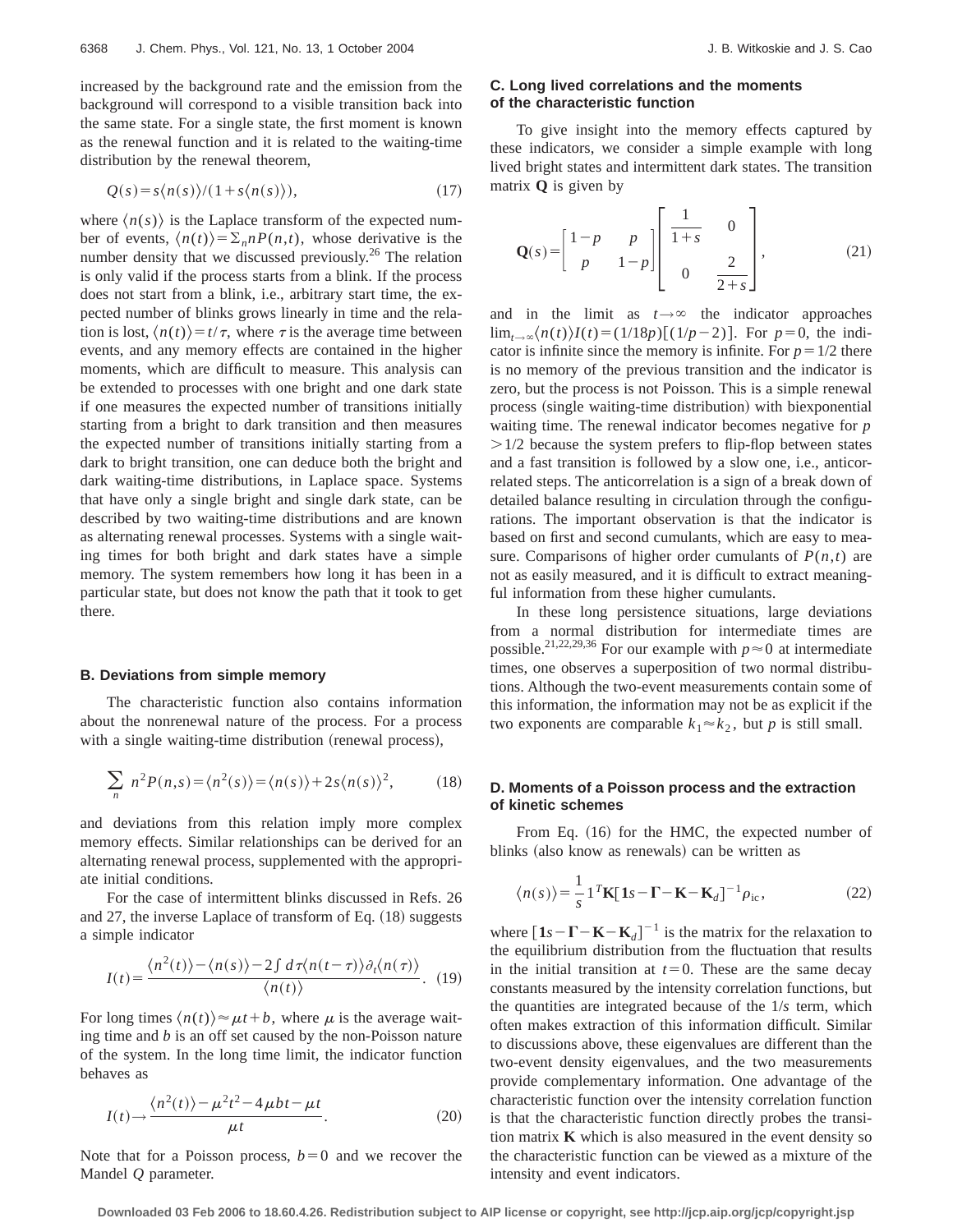

FIG. 5.  $P(n|t)$  and the absolute values of its generating function  $G(k|t)$ . (a) shows  $P(n|t)$  determined from data of 25 molecules. (b) shows the errors between  $P(n|t)$  and predictions for alternating renewal process. (c) shows the generating function  $G(k|t)$  determined from the data. (d) Shows the absolute errors between  $G(k|t)$  and the predictions for alternating renewal processes.

For  $Re(s)$  $> 0$ , the system has a convergent Taylor expansion in terms of the generating variables around  $\zeta=0$ , so we only need to know the moments to determine the functional form. If the eigenvalues of the matrix  $\mathbf{\Gamma} + \mathbf{K} + \mathbf{K}_d$  are distinct we can use a similar procedure to those applied to the intensity correlation function to relate higher moments to the first few lower moments, so we can theoretically determine the entire generating function from the first few moments. This procedure is discussed in Appendix B. Unlike the intensity correlation function, the relations are highly nonlinear and requires higher order moments so this extraction is not practical. Introducing a multiple time moment expansion will prevent the nonlinearities, but multiple times also remove the advantages of having a large amount of information contained in a two variable function.

## **E. Numerical examples**

The above analysis demonstrates the difficultly in using the generating function to see explicit details of the system. Although the position and variance of the number of observed transitions give indications of memory effects, the underlying causes of these memory effects are not obvious. The lack of specific features makes it difficult for the generating function to distinguish features in the data. The lack of other features can be seen in Fig. 5. In this figure, we examine the data generated for the model discussed in Sec. II. The initial condition is a dark to bright transition and every dark to bright transition in the trajectory is used as an initial condition. Figure  $5(a)$  shows a histogram of the number of renewals as a function of time *P*(*n*,*t*) determined from the data sequence.

The histogram is compared against the expected probability for an alternating renewal process in Fig.  $5(b)$ . The alternating renewal waiting time distributions are determined from event correlations. The maximum error is 3% with typical errors around 0.5%. The characteristic function is calculated in Fig.  $5(c)$ . As can be seen, most of the details of this distribution are hidden by noise in the data. The only notable features are the central peak, whose width we can measure through the second moment and the weak peaks at  $k = \pm \pi$ . The peaks at  $k=\pm \pi$  are the result of the alternating renewal nature of the generating function. The dark events are longer lived than the bright events so the number of renewals is more likely to be odd than even if we start from a renewal into a bright state. Figure  $5(d)$  compares the generating function calculated from the data and the alternating renewal process predictions. The deviations between the alternating renewal prediction extracted from the data and the complete set of single molecule data are small by  $\leq$ 1% relative to the maximum values of the function—unity—except in the vicinity of  $k=0, \pm \pi$ . The error in this vicinity will grow in height, but it will shrink in width, and results from the long time Gaussians measured from the real system and predicted for an alternating renewal process. These peaks indicate a memory effect, but it is difficult to discern a motif associated with this memory effect.

Brown used the characteristic function approach to compare the signatures of the four-state model with the fluctuating bottle-neck model. $^{29}$  The fluctuating bottle-neck model corresponds to a one dimensional diffusion process in a harmonic well with a reaction rate that depends quadratically on the coordinate.

$$
\partial_t P_{\pm}(t) = D \nabla^2 P_{\pm}(t) + \nabla [k x P_{\pm}(t)] - \kappa_{\pm} x^2 P_{\pm}(t) \n+ \kappa_{\mp} x^2 P_{\mp}.
$$
\n(23)

Consistent with previous notation  $+$  represents the bright state and  $-$  represents the dark state. He demonstrates that for perfect data the characteristic functions are different for the four state model and the fluctuating bottle-neck model, as long as the temporal fluctuations of the rate constant is slow in comparison with the rates of transitions. His example shows the exact generating functions with temporal fluctuations in the rate constants that are 25 times slower than the average rate of reaction. As demonstrated in Fig. 6, when these measurements are made on stochastic data with the more interesting scenario of the fluctuations in the rate constant being the same order as the average transition rates, the signature cannot be successfully deduced. The figure compares data generated from a diffusion process with  $D=k$  $= \kappa_{+} = 1$  and  $\kappa_{-1} = K_{eq} \kappa_{+} = 2$ , with a four-state model with  $\gamma_{b1} = \gamma_{d1} = 0.289\,706$ ,  $\gamma_{b2} = \gamma_{d2} = 1.710\,29$ ,  $k_{b1} = 1/2k_{d1}$  $=0.417953$ ,  $k_{b2}=1/2k_{d2}=4.43615$ . The constants for the four-state model are chosen according to the procedures outlined in Ref. 29, which are close to maximizing the similarity of the two models.

The data includes the trajectories of 25 molecules run over 100 time units resulting in an average of 150 turn overs.<sup>33</sup> The initial condition starts from a bright to dark and the system is averaged over all possible initial transitions, which gives about 1250 total trajectories of 10 time units. Figure  $6(a)$  shows the absolute value of the fluctuating bottleneck characteristic function determined from the data and Fig.  $6(b)$  shows the absolute value of the four-state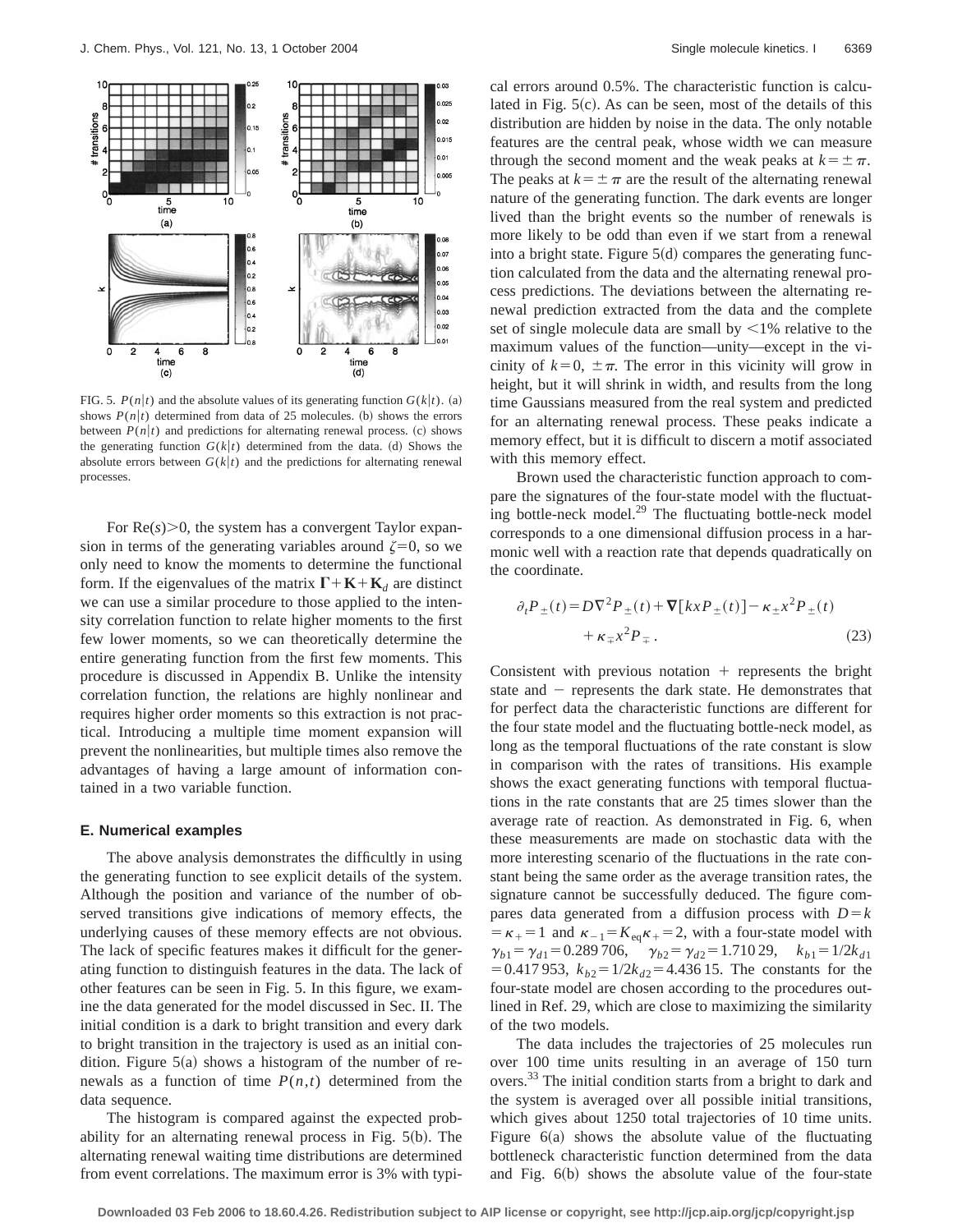

FIG. 6. Comparison the fluctuating bottle-neck model and the four-state model. (a) shows the absolute value of  $G(k|t)$  for the fluctuation bottle-neck model as determined from data of 25 molecules. (b) shows the absolute value of  $G(k|t)$  for the four-state model. (c) shows the absolute value of the difference in the two models.  $(d)$  Shows the theoretical results of  $(c)$ .

model characteristic function determined from the data. Figure  $6(c)$  shows the absolute value of the difference between the two models calculated from the data and Fig.  $6(d)$ , is the ideal plot of Fig.  $6(c)$ . Even the ideal signal is only about 5% of the total signal, and the noise in the characteristic function is around 10%, which prevents any strong conclusions using generating function methods. The signal would be weaker if one did not specify the sequence starting on a transition at  $t=0.^{29}$  In the long time limit the two models become indistinguishable since they have the same average rate of transitions and similar fluctuations in the number of transitions, but at short times there are possible signatures. It important to note that similar systematic deviations between characteristic functions generated from data sets from the same stochastic process also appears because of the averaging over the same data sequence for 25 molecules. As a result, the strongest possible conclusion is that the data might not be consistent with a four state model, but these measurements do not give a good quantitative measure.

## **VI. CONCLUSION AND COMPARISONS**

This paper presents a critical analysis of proposed indicators for single molecule experiments. All indicators have the potential to give qualitative insight into the dynamics of a single molecule system. The information contained in each indicator is similar, but it is convoluted differently in each measurement so that one indicator may have a relatively stronger signature than the others. An example is the long memory effects captured by the characteristic function.

The intensity correlation function is generally the weakest indicator. Measurements do not start from a transition so the deviations from equilibrium are small. Due to the initial condition, accurate measurements of the intensity correlation is sensitive to long bright or dark periods. The intensity correlation does not contain clear signatures of the dynamics of the system and only probes the total matrix  $\mathbf{\Gamma} + \mathbf{K} + \mathbf{K}_d$ which does not give insight into individual contributions.

The event correlations are generally the most useful of the three indicators. It separates the contributions from **K** from  $\mathbf{\Gamma} + \mathbf{K}_d$  and the contributions from the bright and dark states. The event correlations also contain the two-event echo, which is a signature of conformational dynamics, but the indicator requires data binning, instead of averaging, which causes a loss of temporal resolution.

The characteristic function and its moments are a hybrid between the intensity correlations and event correlations. The characteristic times are determined by the same matrix as the intensity correlation  $\mathbf{\Gamma} + \mathbf{K} + \mathbf{K}_d$  but the coefficients allow exploration of **K** separately. The characteristic function allows averaging instead of binning, but it does not allow separation of bright and dark states. The average number of transitions and its variance give insight into memory effects of the system, but there are no other salient features. Application of complete information for distinct eigenvalues becomes a highly nonlinear problem for this indicator, unlike the other indicators.

In principle, Markovian systems with distinct eigenvalues only require two-time information to extract all available information about the process, but as shown in the simple example in Sec. II all available information does not give a unique kinetic scheme. The analysis can be extended to processes with a limited number of degeneracies, such as double degeneracies. These relations are theoretically interesting, but practical implementation is difficult if not impossible. The indicators can still give valuable information such as the time constant for relaxation or the time constants for the duration of an event. A major cause of the difficulties with any indicator is the large data requirements and the lack of a unique solution. A more robust numerical approach that does not depend on the inversion of averaged data is required. In the companion paper,  $33$  we give a demonstration of combining the single molecule indicators with a Bayesian numerical approach to extract possible kinetic schemes.

## **ACKNOWLEDGMENTS**

This research is supported by the AT&T Research Fund Award, the NSF Career Award (Grant No. Che-0093210), and the Camille and Henry Dreyfus Teacher-Scholar award.

## **APPENDIX A: PROOF OF COMPLETE INFORMATION CONTENT**

It is important to demonstrate the completeness of the information so that we can compare results with other indicators. The derivation follows those in the Ref. 40. The *n*-time correlation function is written in the Laplace domain as,

$$
1^{T} \Biggl\{ \prod_{n} \delta^{(\pm)} \mathbf{S} [\mathbf{1} s_{n} + \mathbf{\Lambda}]^{-1} \mathbf{S}^{-1} \Biggr\} \frac{\delta^{(\pm)} \rho_{\text{eq}}}{|\delta^{(\pm)} \rho_{\text{eq}}|}
$$

$$
= \sum_{i_{1},...,i_{n}} a^{\pm}_{\pm i_{1},..., \pm i_{n}} \prod_{m=1}^{n} \frac{1}{s_{n} + \lambda_{i_{m}}}.
$$
(A1)

The matrix **S** is a similarity transform of the matrix  $\Gamma + \mathbf{K}$  $+$ **K**<sub>*d*</sub>, and  $\Lambda$  is the matrix of corresponding eigenvalues,  $\lambda_i$ .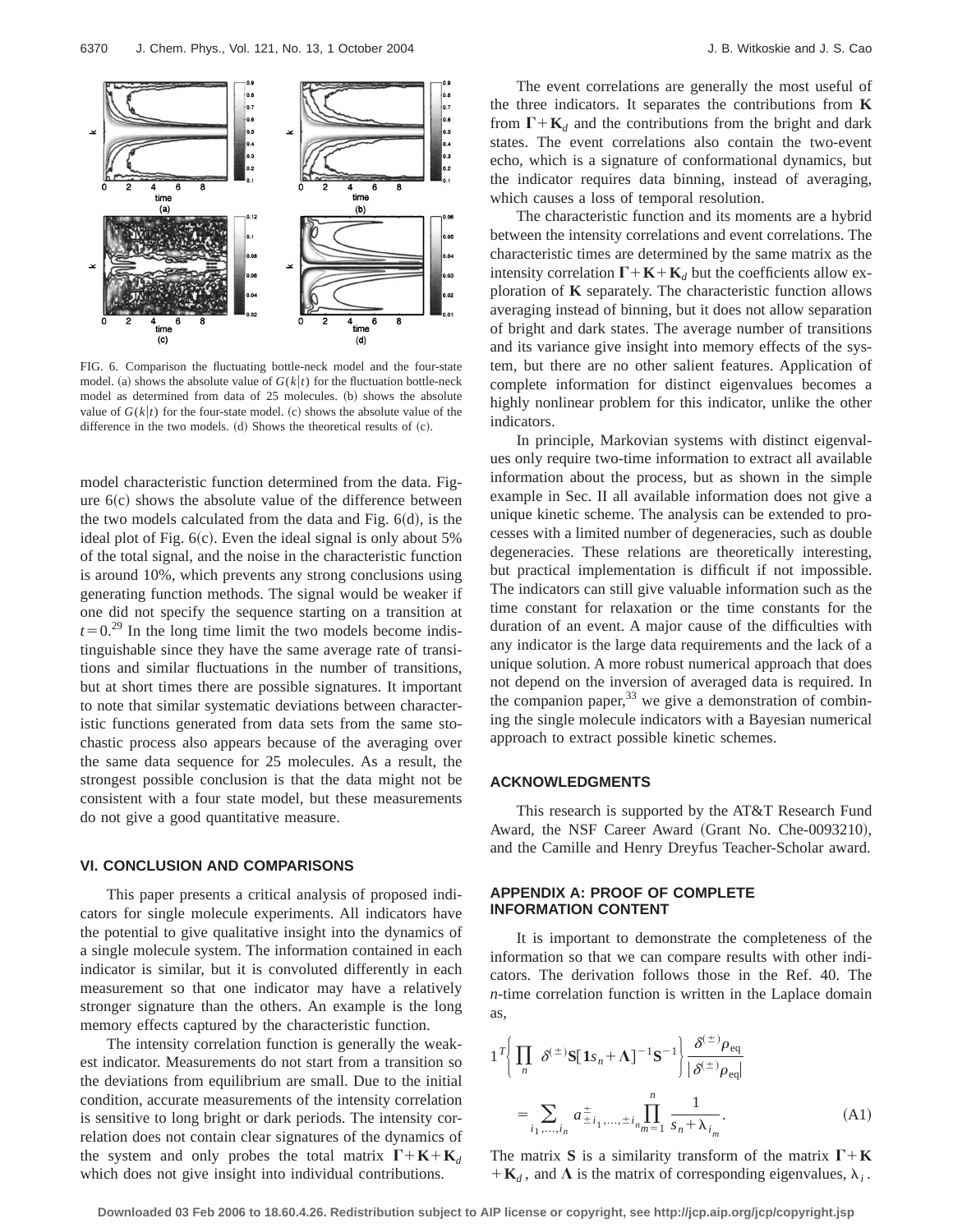Since the eigenvalues are distinct this matrix is diagonal. The prefactor  $a_{\pm i_1, \ldots, \pm i_n}^{\pm}$  is determined by fitting the *n*-time correlation function to the functional form presented above. The initial condition appears in the superscript of the prefactor  $\pm$ and the  $\pm i_m$  refers to the index of the eigenvalues and the state measured at the time  $t_m$ . Note that fitting the functional form can be done in the time domain. The functional form of the prefactor is

$$
a_{\pm i_1,\dots,\pm i_n}^{\pm} = 1^T \Biggl\{ \prod_n \delta^{(\pm)} \mathbf{S} \delta_{i_n} \mathbf{S}^{-1} \Biggr\} p_{\pm} . \tag{A2}
$$

In this expression, the matrices are time ordered and the matrix  $\delta_{i_n}$  has all zeros except for the element  $\{i_n, i_n\}$  which is unity. The vector  $p_{\pm}$  is  $\delta^{(\pm)}\rho_{eq}/|\delta^{(\pm)}\rho_{eq}|$ . The matrix  $S\delta_i S^{-1}$  can be written as an outer product of two vectors,  $S\delta_i S^{-1}_i = w_i v_i^T$  with the property that  $w_i v_i^T w_i v_i^T = w_i v_i^T$  and  $w_i v_i^T w_j v_j^T = 0$  for  $j \neq i$ . Starting from the trivial identity  $w_i v_i^T = (a_{\pm i}^{\pm}/a_{\pm i}^{\pm}) w_i v_i^T = (a_{\pm i}^{\pm})^{-1} w_i a_{\pm i}^{\pm} v_i^T$  with scalar  $a_{\pm i}^{\pm}$  $=1^{\tilde{T}}\delta^{(\pm)}\tilde{w}_{i}v_{i}^{\tilde{T}}\tilde{p}_{\pm}$ , which follows from the definitions above, we get  $w_i v_i^T = (a_{\pm i}^{\pm})^{-1} w_i^T \delta^{(\pm)} w_i v_i^T p_{\pm} v_i^T$ . Since  $1^T \delta^{(\pm)} w_i^T$ and  $v_i^T p_{\pm}$  are scalars, they commute resulting in the expression,  $w_i v_i^T = (a_{\pm i}^{\pm})^{-1} w_i v_i^T p_{\pm 1}^T \delta^{(\pm)} w_i v_i^T$ . Substituting this expression for  $S\delta_{i_2}S^{-1}$  in Eq. A2 gives a recursion relation for the values of

$$
a^{\pm}_{\pm i_1,\dots,\pm i_n} = 1^T \Biggl\{ \prod_n \delta^{(\pm)} S \delta_{i_n} S^{-1} \Biggr\} p_{\pm}
$$
  
\n
$$
= 1^T \Biggl\{ \prod_n \delta^{(\pm)} w_{i_n} v_{i_n}^T \Biggr\} p_{\pm}
$$
  
\n
$$
= a^{\pm i}_{\pm i_2} \Biggl( 1^T \Biggl\{ \prod_{n=2} \delta^{(\pm)} w_{i_n} v_{i_n}^T \Biggr\} p_{\pm} \Biggr\}
$$
  
\n
$$
\times (1^T \delta^{(\pm)} w_{i_2} v_{i_2}^T \delta^{(\pm)} w_{i_1} v_{i_1}^T p_{\pm})
$$
  
\n
$$
= a^{\pm}_{\pm i_2,\dots,\pm i_n} \frac{a^{\pm}_{\pm i_1,\pm i_2}}{a^{\pm}_{\pm i_2}}, \tag{A3}
$$

which implies that determination of  $a_{\pm i}^{\pm}$  and  $a_{\pm i,\pm j}^{\pm}$  from fitting  $C_{\pm\pm\pm}(t_1,t_2)$  to sums of exponentials determines all of the higher order correlations. One can determine the decay rates  $\lambda_i$  and  $a_{\pm i}^{\pm}$  from the single-time correlation function, and use the two-time correlation function to fit the coefficients of the exponents  $a_{\pm i,\pm j}^{\pm}$  determined from the one-time correlation. If a limited number of degeneracies exist, such as double degeneracy, a limited number of higher order moments can capture this behavior. The result depends on the fact that eigenmodes never mix and does not generalize to arbitrary waiting time distributions even if these distributions have a single parameter.

As we discuss in previous work, the above analysis has an analogy to spectral decomposition in quantum mechanics. $26-28$  By writing,

$$
1T \Biggl\{ \prod_{n} \delta^{(\pm)} S [\mathbf{1} s_{n} + \mathbf{\Lambda}]^{-1} \mathbf{S}^{-1} \Biggr\} p_{\pm}
$$
  
=  $1T S \Biggl\{ \prod_{n} \mathbf{S}^{-1} \delta^{(\pm)} S [\mathbf{1} s_{n} + \mathbf{\Lambda}]^{-1} \Biggr\} \mathbf{S}^{-1} p_{\pm}$   
=  $\text{Tr} \Biggl( \mathbf{S}^{-1} p_{\pm} 1T \mathbf{S} \Biggl\{ \prod_{n} \mathbf{S}^{-1} \delta^{(\pm)} S [\mathbf{1} s_{n} + \mathbf{\Lambda}]^{-1} \Biggr\} \Biggr)$ , (A4)

the *n*-time intensity correlation maps into the spectral decomposition of the quantum time-correlation function with a density matrix  $\rho \rightarrow S^{-1} \delta^{(\pm)} p_{\pm} 1^T S$ , eigenfrequencies  $i\omega_i \rightarrow -\lambda_i$ , and transition matrices, **B** $\rightarrow$ **S**<sup>-1</sup> $\delta$ <sup>(±)</sup>**S**.

# **APPENDIX B: APPLICATION OF INFORMATION CONTENT TO THE GENERATING FUNCTION**

For integer powers of *m*, the *m*th moment has the form,

$$
\langle n^m(s) \rangle = \sum_{i=1}^n \frac{c_{m,i}}{s} 1^T [\mathbf{K} [\mathbf{1}s - \mathbf{\Gamma} - \mathbf{K} - \mathbf{K}_d]^{-1}]^i \rho_{ic}.
$$
 (B1)

In this expression,  $c_{m,i}$  is a combinatorial factor, and we used  $1^T[\Gamma + \mathbf{K} + \mathbf{K}_d] = 0$  to get the  $1/s$  term. The terms with *i*  $\leq$ *m* can be expressed as lower order moments. From these expression it is apparent that each higher term contains new information in the form of the expression,

$$
f_m(s) = \frac{1}{s} 1^T [\mathbf{K} [\mathbf{1}s - \mathbf{\Gamma} - \mathbf{K} - \mathbf{K}_d]^{-1}]^m \rho_{\text{ic}}.
$$
 (B2)

We can use the same projection technique with projection operators of the form  $S\delta_iS^{-1}$  to derive a recursive relationship between terms that contain *m* products of the matrices **K** and those with one and two **K** matrices. One should note that **S** is a similarity transform that diagonalizes the matrix  $\mathbf{\Gamma} + \mathbf{K} + \mathbf{K}_d$ , which is the same transformation used in the intensity correlation calculation, but the coefficients will be different. Using the projection operator we can write

$$
f_m(s) = \frac{1}{s} \sum_{i_1, \dots, i_m} a_{i_1, \dots, i_{m_j = i_1, \dots, i_m}} \frac{1}{s + \lambda_j},
$$
 (B3)

where *a*'s have a similar definition to the intensity correlation and event density, but they will be numerically different although  $\lambda$ 's will be the same as the intensity correlation function. The same recursion relation holds,

$$
a_{i_1,...,i_m} = 1^T \left[ \prod_{j=1}^m \mathbf{K} \mathbf{S} \delta_{i_m} \mathbf{S}^{-1} \right] \rho_{ic} = \frac{a_{i_1, i_2}}{a_{i_2}} a_{i_2,...,i_m}.
$$
 (B4)

From the first moment we can find the  $a_i$  terms by fitting the transform to a sum of terms of the form  $s^{-1}(s+\lambda_i)^{-1}$ , but we cannot find the  $a_{i_1,i_2}$  terms from the simple second moments since we cannot distinguish ordering. It is important to note that the functional form does not give us any ordering of the eigenvalues, so we would fit  $f_m(s)$  to

$$
f_m(s) = \sum_{i_1 \ge \dots \ge i_m} b_{i_1, \dots, i_m} \prod_{j = i_1, \dots, i_m} \frac{1}{s + \lambda_j},
$$
 (B5)

with  $b_{i_1, ..., i_m} = \sum_{P \{i_1, ..., i_m\}} a_{i_1, ..., i_m}$ , where  $P \{ \cdot \cdot \cdot \}$  is the permutation operator. By fitting the moments,  $\langle n^m(s) \rangle$  or  $f_m(s)$